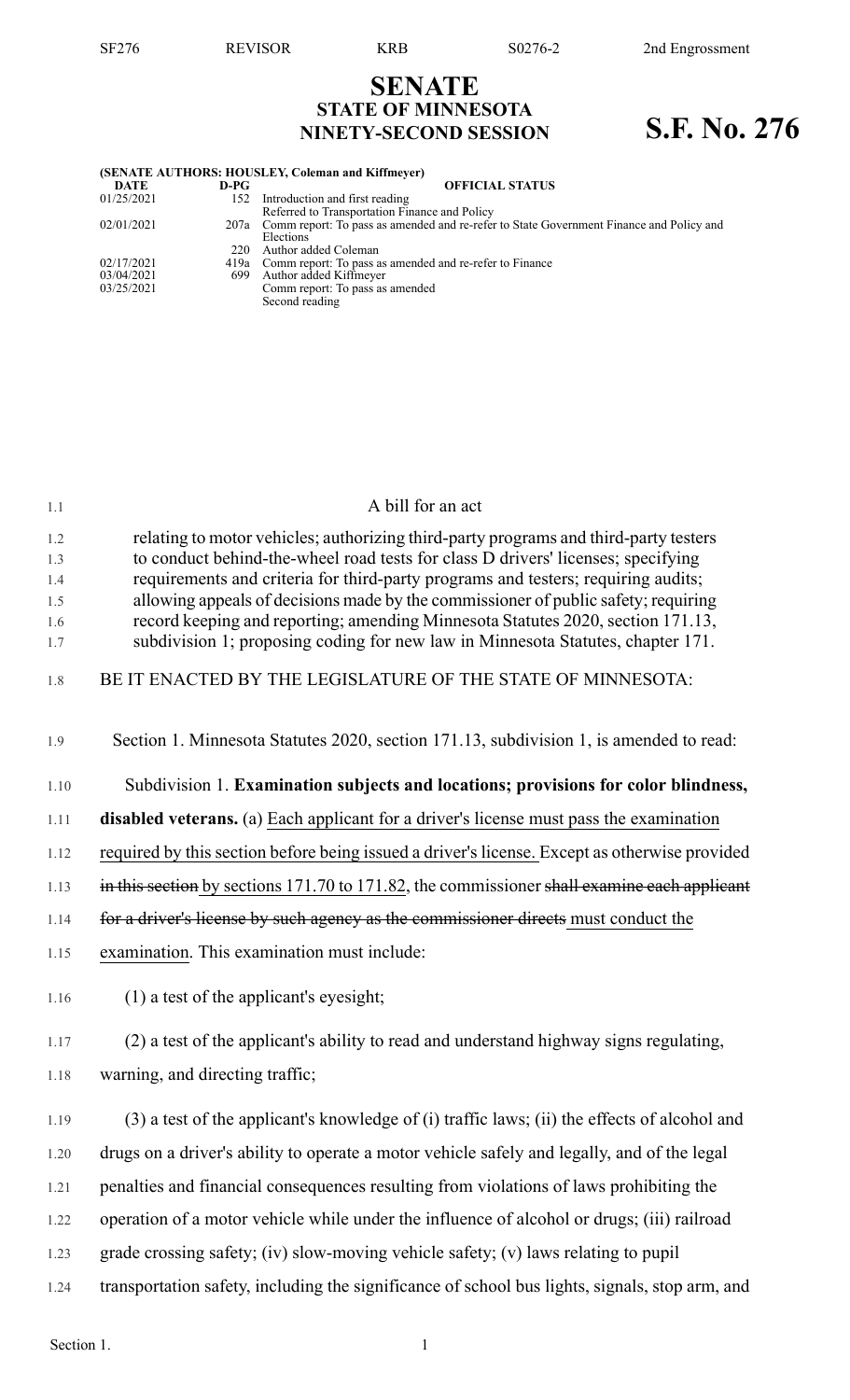- 2.1 passing a school bus; (vi) traffic laws related to bicycles; and (vii) the circumstances and 2.2 dangers of carbon monoxide poisoning; 2.3 (4) an actual demonstration of ability to exercise ordinary and reasonable control in the 2.4 operation of a motor vehicle; and 2.5 (5) other physical and mental examinations as the commissioner finds necessary to 2.6 determine the applicant's fitness to operate a motor vehicle safely upon the highways. 2.7 (b) Notwithstanding paragraph (a), no driver's license may be denied an applicant on 2.8 the exclusive grounds that the applicant's eyesight is deficient in color perception. War 2.9 veterans operating motor vehicles especially equipped for disabled persons, if otherwise 2.10 entitled to a license, must be granted such license. 2.11 (c) The commissioner shall make provision for giving the examinations under this 2.12 subdivision either in the county where the applicant resides or at a place adjacent thereto 2.13 reasonably convenient to the applicant. 2.14 (d) The commissioner shall ensure that an applicant is able to obtain an appointment for 2.15 an examination to demonstrate ability under paragraph (a), clause (4), within 14 days of the 2.16 applicant's request if, under the applicable statutes and rules of the commissioner, the 2.17 applicant is eligible to take the examination. 2.18 Sec. 2. **[171.70] DEFINITIONS.** 2.19 (a) For purposes of sections 171.70 to 171.82, the following terms have the meanings 2.20 given them. 2.21 (b) "Applicant" means an entity applying for approval to be a third-party testing program. 2.22 (c) "Entity" includes an individual, natural person, and a legal or corporate person, 2.23 however organized unless otherwise expressly described or limited. 2.24 (d) "Letter of approval" means the document issued by the commissioner to the third-party 2.25 testing program authorizing the program to administer road tests for class D drivers' licenses. 2.26 (e) "Road test" meansthe actual physical demonstration of the ability to exercise ordinary 2.27 and reasonable control in the operation of a motor vehicle as required by section 171.13, 2.28 subdivision 1, paragraph (a), clause (4). 2.29 (f) "Third-party tester" means an individual who is an employee of a third-party testing 2.30 program who has qualified for a third-party tester certificate issued by the commissioner
- 2.31 granting the individual authorization to conduct road tests for class D drivers' licenses.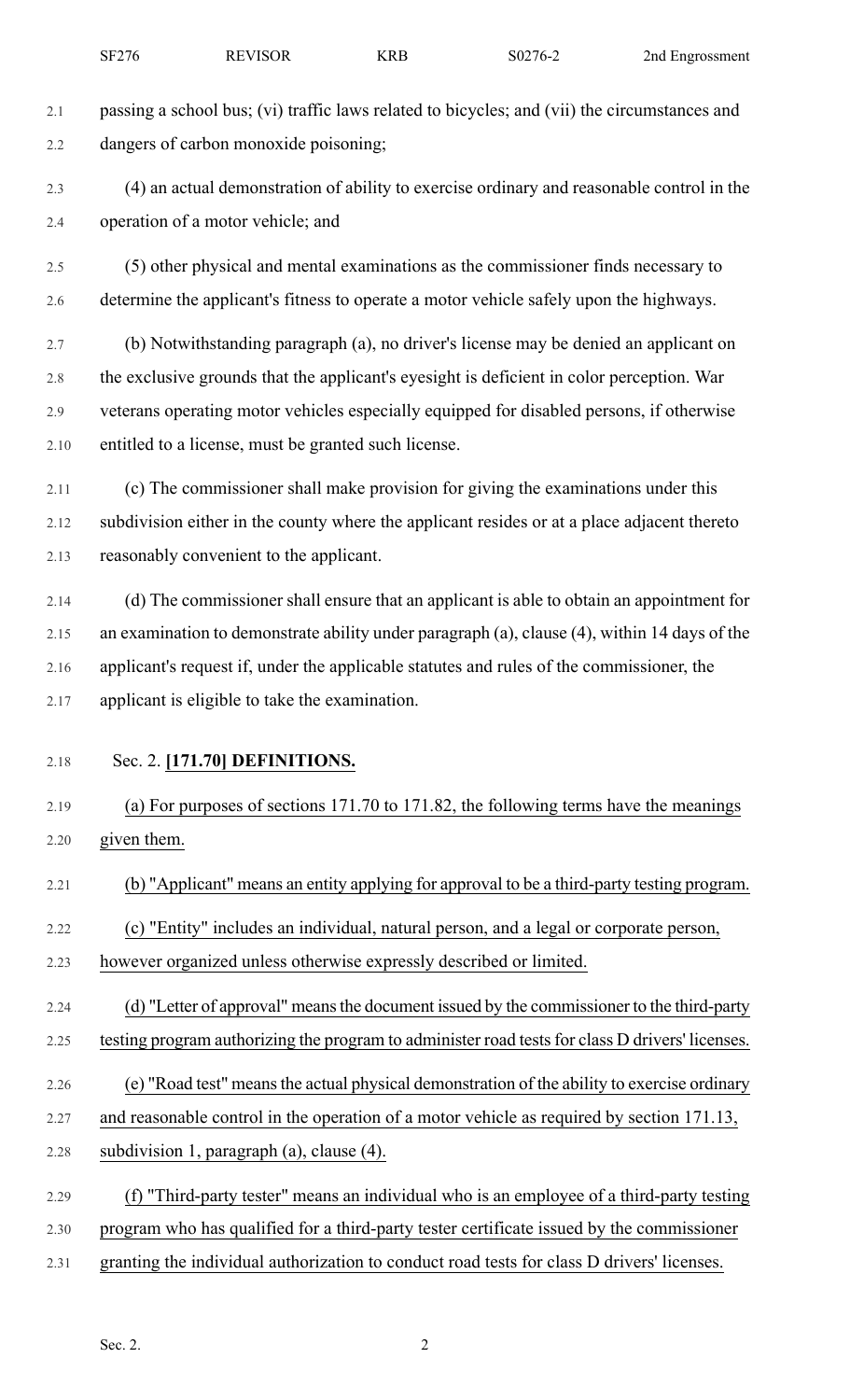|      | SF276                  | <b>REVISOR</b>                                                                                      | <b>KRB</b> | S0276-2 | 2nd Engrossment |
|------|------------------------|-----------------------------------------------------------------------------------------------------|------------|---------|-----------------|
| 3.1  |                        | (g) "Third-party tester certificate" means a certificate issued by the commissioner to the          |            |         |                 |
| 3.2  |                        | third-party tester authorizing the third-party tester to administer road tests for class D drivers' |            |         |                 |
| 3.3  |                        | licenses on behalf of a specified third-party testing program.                                      |            |         |                 |
| 3.4  |                        | (h) "Third-party testing program" means a program authorized by the commissioner to                 |            |         |                 |
| 3.5  |                        | administer to an individual the road test for class D drivers' licenses.                            |            |         |                 |
| 3.6  |                        | Sec. 3. [171.71] THIRD-PARTY TESTER; AUTHORIZATION.                                                 |            |         |                 |
| 3.7  |                        | The commissioner must allow a third-party tester that complies with the requirements                |            |         |                 |
| 3.8  |                        | of sections 171.70 to 171.82 to conduct road tests for people applying for class D drivers'         |            |         |                 |
| 3.9  | licenses.              |                                                                                                     |            |         |                 |
| 3.10 |                        | Sec. 4. [171.72] PROGRAM APPLICATION; APPROVAL.                                                     |            |         |                 |
| 3.11 |                        | Subdivision 1. Application. The applicant shall apply to the commissioner for approval              |            |         |                 |
| 3.12 |                        | to be a third-party testing program authorized to administer road tests for class D drivers'        |            |         |                 |
| 3.13 |                        | licenses. The applicant must submit the application to the commissioner and provide the             |            |         |                 |
| 3.14 |                        | information in subdivision 2. A third-party testing program or a third-party tester employed        |            |         |                 |
| 3.15 |                        | by the program must not conduct road tests until the program is approved by the                     |            |         |                 |
| 3.16 | commissioner.          |                                                                                                     |            |         |                 |
| 3.17 |                        | Subd. 2. Application contents. To apply for approval as a third-party testing program,              |            |         |                 |
| 3.18 |                        | an applicant must complete an application containing the information specified in this              |            |         |                 |
| 3.19 | section:               |                                                                                                     |            |         |                 |
| 3.20 |                        | $(1)$ business name;                                                                                |            |         |                 |
| 3.21 |                        | (2) business registration number if a business, or tax identification number if a                   |            |         |                 |
| 3.22 | not-for-profit entity; |                                                                                                     |            |         |                 |
| 3.23 |                        | (3) address of the business's administrative office;                                                |            |         |                 |
| 3.24 |                        | (4) telephone number and e-mail address of the administrative office;                               |            |         |                 |
| 3.25 |                        | (5) name of an authorized official responsible for the program and application, and the             |            |         |                 |
| 3.26 |                        | official's title and telephone number;                                                              |            |         |                 |
| 3.27 |                        | (6) a map, drawing, or written description of the test route to be used for road tests;             |            |         |                 |
| 3.28 |                        | the name, birth date, home address, and driver's license number of all individuals                  |            |         |                 |
| 3.29 |                        | the applicant wants to employ as a certified third-party tester;                                    |            |         |                 |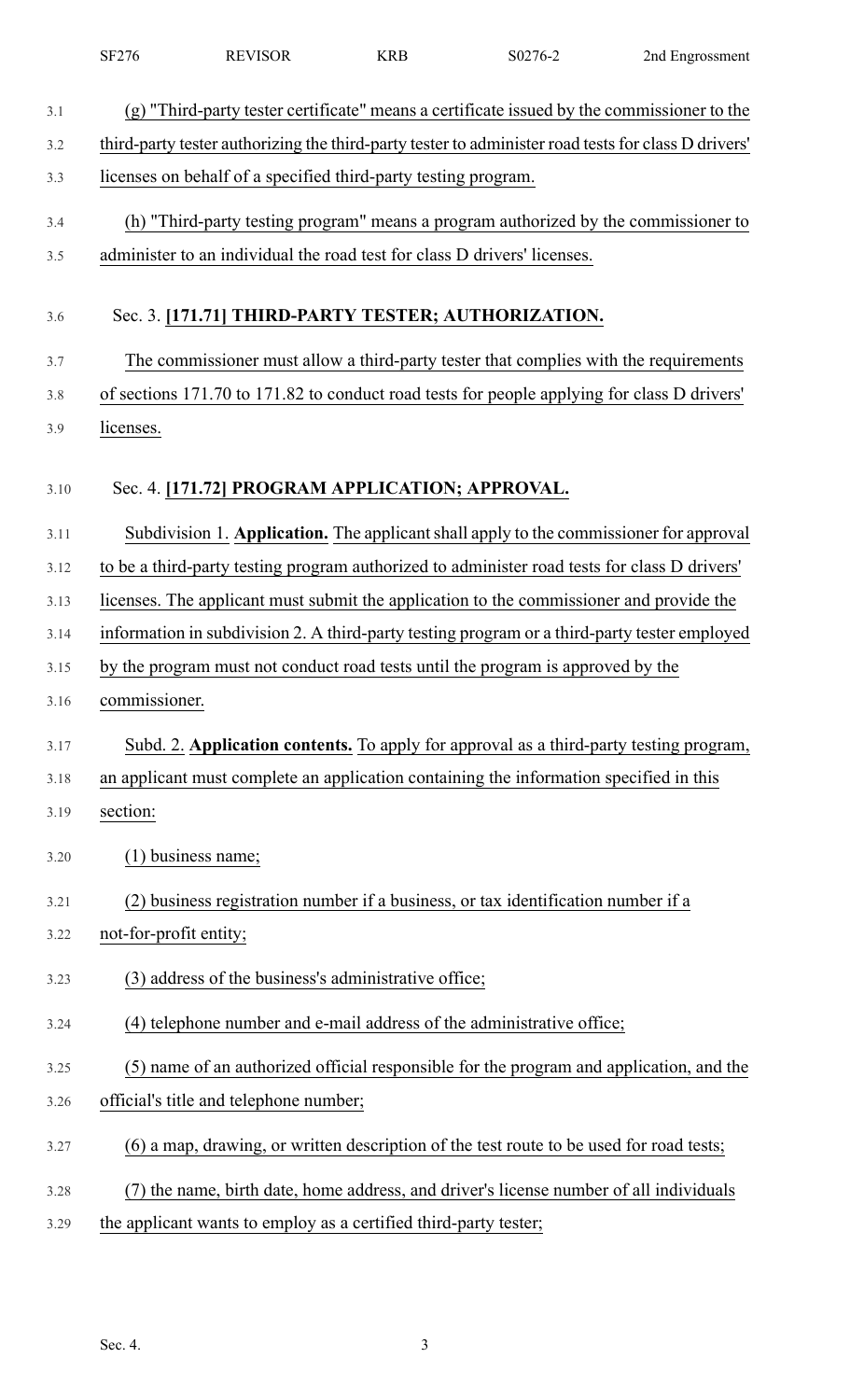|      | SF276              | <b>REVISOR</b>                                                   | <b>KRB</b> | S0276-2                                                                                      | 2nd Engrossment |
|------|--------------------|------------------------------------------------------------------|------------|----------------------------------------------------------------------------------------------|-----------------|
| 4.1  |                    |                                                                  |            | (8) attestation that the applicant carries the required insurance, as described in chapter   |                 |
| 4.2  |                    | 65B, for all vehicles used for testing; and                      |            |                                                                                              |                 |
| 4.3  |                    |                                                                  |            | (9) attestation by the authorized official that the information submitted is true and        |                 |
| 4.4  | accurate.          |                                                                  |            |                                                                                              |                 |
| 4.5  |                    |                                                                  |            | Subd. 3. Location requirement. To qualify as a third-party testing program, the applicant    |                 |
| 4.6  |                    |                                                                  |            | must be located in the state and must maintain an administrative office in at least one      |                 |
| 4.7  |                    | permanent, regularly occupied building with a permanent address. |            |                                                                                              |                 |
| 4.8  |                    |                                                                  |            | Subd. 4. <b>Employment of certified tester.</b> The applicant must employ one or more        |                 |
| 4.9  |                    |                                                                  |            | certified third-party testers who meet the qualifications in section 171.75.                 |                 |
| 4.10 |                    |                                                                  |            | Subd. 5. Evaluation. The commissioner shall evaluate the application submitted by the        |                 |
| 4.11 |                    |                                                                  |            | third-party testing program applicant. If the application is satisfactory, the commissioner  |                 |
| 4.12 |                    | must approve the application.                                    |            |                                                                                              |                 |
| 4.13 |                    |                                                                  |            | Subd. 6. Limitation. The commissioner is prohibited from imposing any criteria or            |                 |
| 4.14 |                    | requirements that are not specified by this section.             |            |                                                                                              |                 |
| 4.15 |                    |                                                                  |            | Subd. 7. Commissioner's letter of approval. Upon approval of an application submitted        |                 |
| 4.16 |                    |                                                                  |            | pursuant to this section, the commissioner shall issue a letter of approval to designate a   |                 |
| 4.17 |                    |                                                                  |            | third-party testing program. The letter of approval constitutes an agreement between the     |                 |
| 4.18 |                    |                                                                  |            | state and the third-party testing program administering road tests for a class D driver's    |                 |
| 4.19 |                    |                                                                  |            | license. A letter of approval to operate a third-party testing program is not transferable.  |                 |
|      |                    |                                                                  |            |                                                                                              |                 |
| 4.20 |                    | Sec. 5. [171.73] INDEMNIFICATION.                                |            |                                                                                              |                 |
| 4.21 |                    |                                                                  |            | An applicant shall agree to indemnify and hold harmless the state and all state officers,    |                 |
| 4.22 |                    |                                                                  |            | employees, and agents of the state from and against all claims, losses, damages, costs, and  |                 |
| 4.23 |                    |                                                                  |            | other proceedings made, sustained, brought, or prosecuted in any manner based on or          |                 |
| 4.24 |                    |                                                                  |            | occasioned by or attributive to any injury, infringement, or damage rising from any act or   |                 |
| 4.25 |                    |                                                                  |            | omission of the third-party testing program or the program's employees in the performance    |                 |
| 4.26 | of testing duties. |                                                                  |            |                                                                                              |                 |
| 4.27 |                    |                                                                  |            | Sec. 6. [171.74] USE OF CERTIFIED THIRD-PARTY TESTERS.                                       |                 |
| 4.28 |                    |                                                                  |            | The third-party testing program shall allow only individuals who have been certified by      |                 |
| 4.29 |                    |                                                                  |            | the commissioner as third-party testers under sections 171.75 to 171.76 to administer road   |                 |
| 4.30 |                    |                                                                  |            | tests. The program shall maintain, on file in the program's administrative office, a copy of |                 |
| 4.31 |                    |                                                                  |            | the valid certificate of each third-party tester employed by the program.                    |                 |
|      |                    |                                                                  |            |                                                                                              |                 |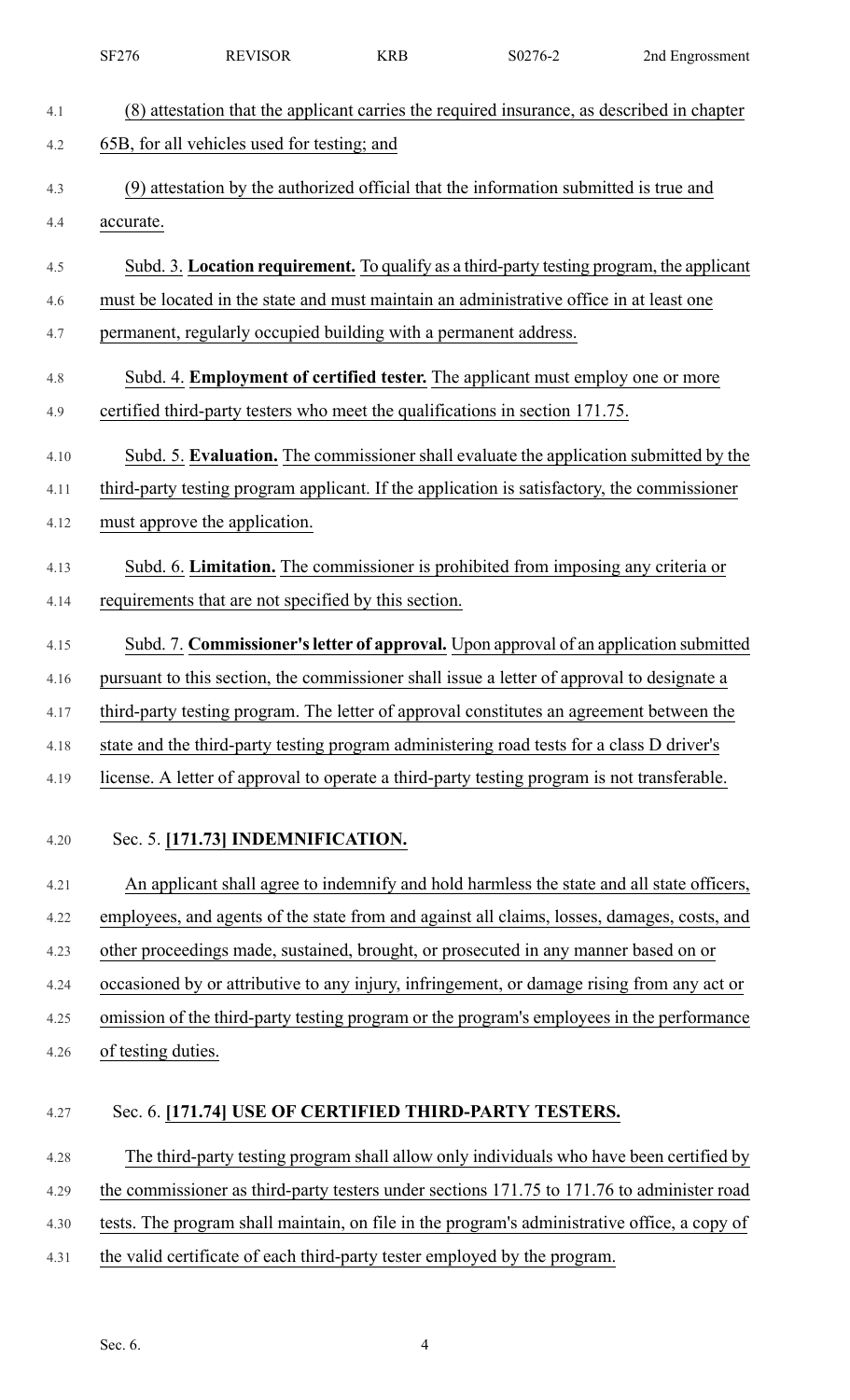|      | SF276               | <b>REVISOR</b>                                                  | <b>KRB</b> | S0276-2                                                                                        | 2nd Engrossment |
|------|---------------------|-----------------------------------------------------------------|------------|------------------------------------------------------------------------------------------------|-----------------|
| 5.1  |                     |                                                                 |            | Sec. 7. [171.75] THIRD-PARTY TESTER QUALIFICATIONS.                                            |                 |
| 5.2  |                     |                                                                 |            | Subdivision 1. Generally. To be certified as a third-party tester, an individual must make     |                 |
| 5.3  |                     |                                                                 |            | application to, and be approved by, the commissioner as provided in this section. The          |                 |
| 5.4  | individual must:    |                                                                 |            |                                                                                                |                 |
| 5.5  |                     | (1) possess a valid driver's license;                           |            |                                                                                                |                 |
| 5.6  |                     | (2) be 21 years of age or older;                                |            |                                                                                                |                 |
| 5.7  |                     |                                                                 |            | (3) be a licensed driver in a United States state for the past three years;                    |                 |
| 5.8  |                     |                                                                 |            | (4) before the date of application, have maintained continuous valid driving privileges        |                 |
| 5.9  | for the past year;  |                                                                 |            |                                                                                                |                 |
| 5.10 |                     | (5) successfully pass a prequalifying tester examination;       |            |                                                                                                |                 |
| 5.11 |                     | (6) be an employee of a third-party testing program;            |            |                                                                                                |                 |
| 5.12 | (7)                 |                                                                 |            | successfully complete the test administration training required of state-employed              |                 |
| 5.13 | examiners; and      |                                                                 |            |                                                                                                |                 |
| 5.14 |                     |                                                                 |            | (8) have the class of driver's license and endorsements to operate the type of vehicles        |                 |
| 5.15 |                     | for which the road tests are administered.                      |            |                                                                                                |                 |
| 5.16 |                     |                                                                 |            | The examination and training required by clauses $(5)$ and $(7)$ must be identical for         |                 |
| 5.17 |                     | state-employed examiners and third-party testers.               |            |                                                                                                |                 |
| 5.18 |                     |                                                                 |            | Subd. 2. State employee. A certified third-party tester must not be an employee of the         |                 |
| 5.19 | department.         |                                                                 |            |                                                                                                |                 |
| 5.20 |                     |                                                                 |            | Subd. 3. <b>Employment.</b> A certified third-party tester must have a certificate for each    |                 |
| 5.21 |                     |                                                                 |            | third-party testing program that employs the tester. The tester must reapply and be approved   |                 |
| 5.22 |                     |                                                                 |            | for a new certificate to conduct tests on behalf of a new third-party testing program. The     |                 |
| 5.23 |                     | tester may be simultaneously employed by more than one program. |            |                                                                                                |                 |
| 5.24 |                     |                                                                 |            | Subd. 4. Maintaining certification. To maintain certification as a third-party tester, an      |                 |
| 5.25 | individual must:    |                                                                 |            |                                                                                                |                 |
| 5.26 |                     |                                                                 |            | (1) conduct at least 12 road tests annually from the date of initial issuance of a third-party |                 |
| 5.27 | tester certificate; |                                                                 |            |                                                                                                |                 |
| 5.28 |                     |                                                                 |            | (2) be evaluated at least annually on the administration of tests and record keeping;          |                 |
| 5.29 |                     |                                                                 |            | (3) attend annual in-service training, workshops, or seminars provided by the                  |                 |
| 5.30 |                     |                                                                 |            | commissioner, provided that the requirements are the same as testers employed by the           |                 |
| 5.31 | department;         |                                                                 |            |                                                                                                |                 |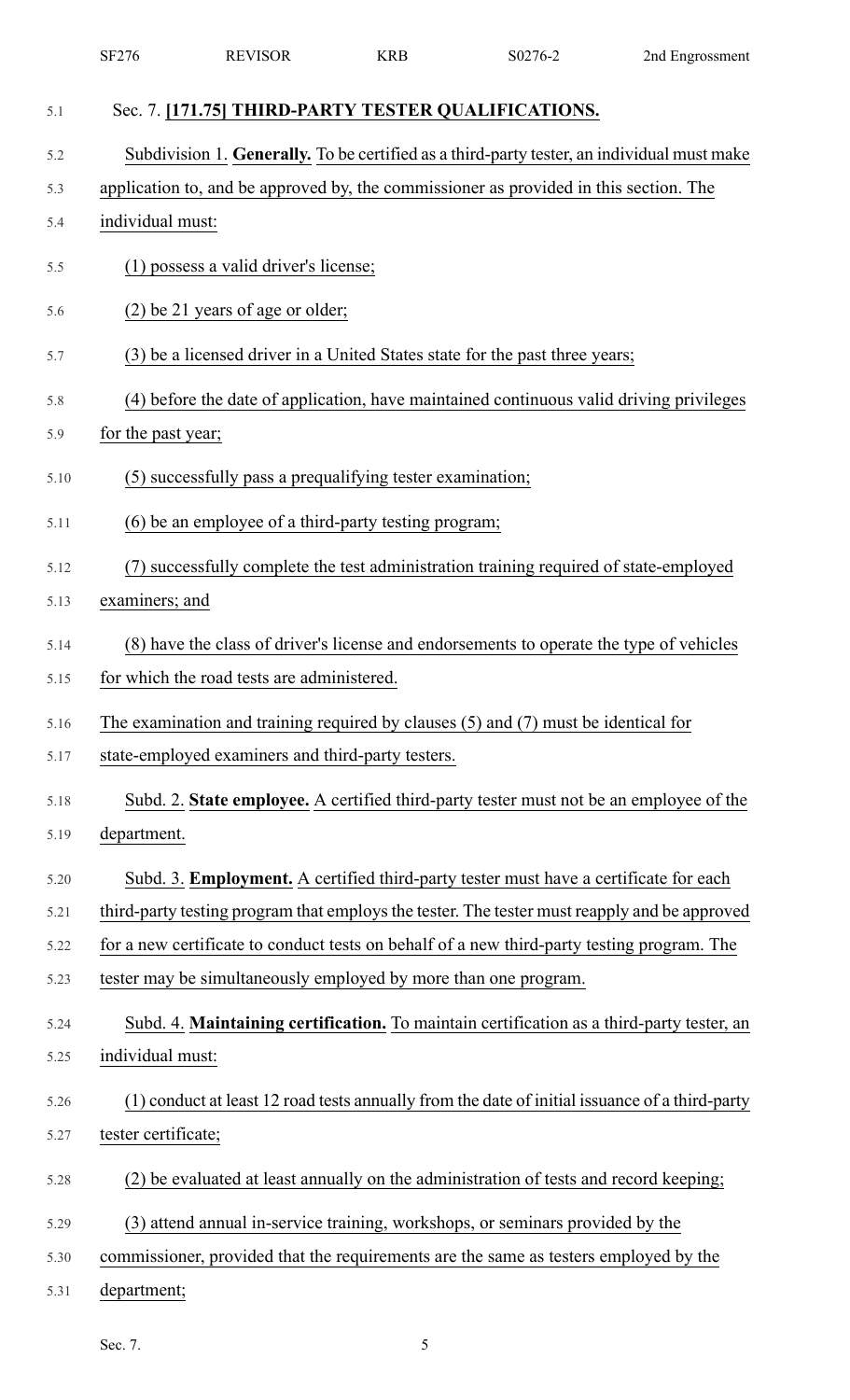|      | SF276         | <b>REVISOR</b>                                  | <b>KRB</b> | S0276-2                                                                                           | 2nd Engrossment |
|------|---------------|-------------------------------------------------|------------|---------------------------------------------------------------------------------------------------|-----------------|
| 6.1  |               |                                                 |            | (4) submit monthly testing reports in a format specified by the commissioner; and                 |                 |
| 6.2  |               |                                                 |            | (5) account for all records of examination issued by the commissioner to a third-party            |                 |
| 6.3  |               |                                                 |            | tester and submit the record of examination immediately to the commissioner after completing      |                 |
| 6.4  | a road test.  |                                                 |            |                                                                                                   |                 |
| 6.5  |               |                                                 |            | Subd. 5. Limitation. The commissioner is prohibited from imposing any criteria or                 |                 |
| 6.6  |               |                                                 |            | requirements on third-party testing programs or third-party testers that are not specified by     |                 |
| 6.7  | this section. |                                                 |            |                                                                                                   |                 |
| 6.8  |               |                                                 |            | Sec. 8. [171.76] CERTIFICATES AND LETTER OF APPROVAL.                                             |                 |
| 6.9  |               |                                                 |            | Subdivision 1. Tester certificates. The commissioner shall issue a certificate to each            |                 |
| 6.10 |               |                                                 |            | approved third-party tester of a third-party testing program. The third-party testing program     |                 |
| 6.11 |               |                                                 |            | must keep a copy of the certificate of each third-party tester employed by the program on         |                 |
| 6.12 |               |                                                 |            | file in the office of the program. A third-party tester's certificate is effective on the date of |                 |
| 6.13 |               |                                                 |            | issuance by the commissioner and expires four years after issuance. A third-party tester          |                 |
| 6.14 |               |                                                 |            | may not conduct road tests without a valid third-party tester certificate. A certificate issued   |                 |
| 6.15 |               | to a third-party tester is not transferable.    |            |                                                                                                   |                 |
| 6.16 |               |                                                 |            | Subd. 2. Certificate renewal time frame. A third-party tester must submit an application          |                 |
| 6.17 |               |                                                 |            | for renewal of the tester's certificate to the commissioner no less than 30 days before the       |                 |
| 6.18 |               | date the previously issued certificate expires. |            |                                                                                                   |                 |
| 6.19 |               | Sec. 9. [171.77] TEST PROOF.                    |            |                                                                                                   |                 |
| 6.20 |               |                                                 |            | The third-party testing program shall provide a record of examination, on a format                |                 |
| 6.21 |               |                                                 |            | obtained from or approved by the commissioner, to an individual who has passed a road             |                 |
| 6.22 |               |                                                 |            | test for a class D driver's license. The record of examination, which must be presented at        |                 |
| 6.23 |               |                                                 |            | the time of application for a class D driver's license, must specify that the individual has      |                 |
| 6.24 |               |                                                 |            | passed the required test or tests administered by the third-party testing program.                |                 |
| 6.25 |               | Sec. 10. [171.78] AUDITS.                       |            |                                                                                                   |                 |
| 6.26 |               |                                                 |            | Subdivision 1. Random examinations, inspections, and audits. A third-party testing                |                 |
| 6.27 |               |                                                 |            | program shall agree to allow representatives of the commissioner, on behalf of the state, to      |                 |
| 6.28 |               |                                                 |            | conduct random examinations, inspections, and audits of the testing operation without prior       |                 |
| 6.29 | notice.       |                                                 |            |                                                                                                   |                 |
|      |               |                                                 |            |                                                                                                   |                 |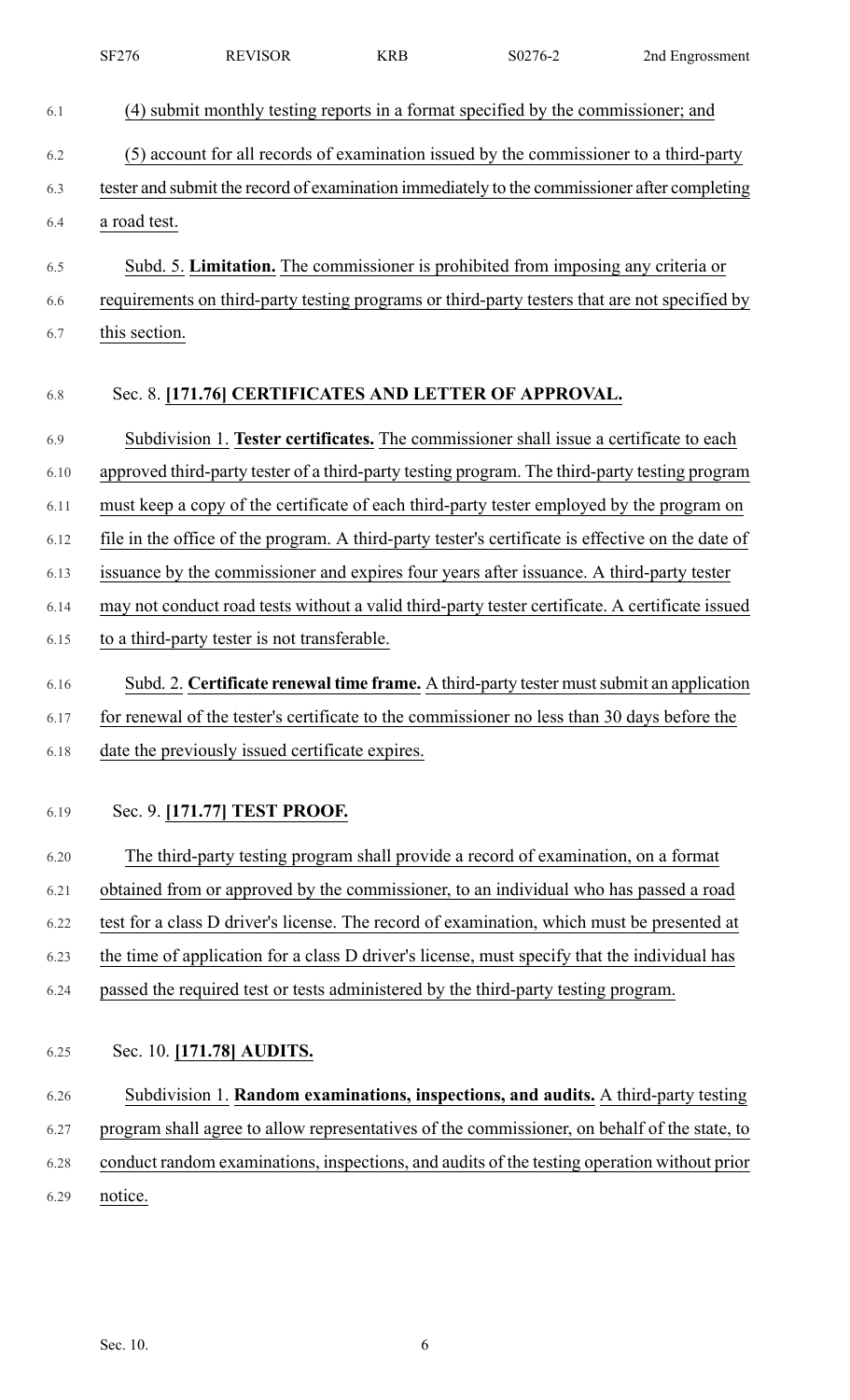|      | SF276        | <b>REVISOR</b>                                                                                  | <b>KRB</b> | S0276-2 | 2nd Engrossment |
|------|--------------|-------------------------------------------------------------------------------------------------|------------|---------|-----------------|
| 7.1  |              | Subd. 2. On-site inspections. A third-party testing program shall permit on-site                |            |         |                 |
| 7.2  |              | inspections by agents of the commissioner as necessary to determine compliance with             |            |         |                 |
| 7.3  |              | sections 171.70 to 171.82.                                                                      |            |         |                 |
| 7.4  |              | Subd. 3. Examination of test administration. On at least an annual basis, agents of the         |            |         |                 |
| 7.5  |              | commissioner who are state employees must be permitted to:                                      |            |         |                 |
| 7.6  |              | (1) take the tests actually administered by the third-party testing program as if the state     |            |         |                 |
| 7.7  |              | employees were test applicants;                                                                 |            |         |                 |
| 7.8  |              | (2) test a sample of drivers who were examined by the third-party testing program to            |            |         |                 |
| 7.9  |              | compare passing and failing results; or                                                         |            |         |                 |
| 7.10 |              | (3) conduct a road test simultaneously with the third-party tester to compare test results.     |            |         |                 |
| 7.11 |              | Subd. 4. Notice of test schedule. Upon request, no less than 48 hours in advance, the           |            |         |                 |
| 7.12 |              | third-party testing program shall provide the commissioner with the schedule times and          |            |         |                 |
| 7.13 |              | dates that skill tests and road tests are to be given.                                          |            |         |                 |
| 7.14 |              | Sec. 11. [171.79] TEST ADMINISTRATION.                                                          |            |         |                 |
| 7.15 |              | Subdivision 1. Generally. Road tests conducted by a third-party tester must meet the            |            |         |                 |
| 7.16 |              | requirements in Minnesota Rules, parts 7410.4800 to 7410.5380. The commissioner is              |            |         |                 |
| 7.17 |              | prohibited from imposing additional test administration criteria or requirements on third-party |            |         |                 |
| 7.18 | testers.     |                                                                                                 |            |         |                 |
| 7.19 |              | Subd. 2. Third-party tester restrictions. A third-party tester shall not:                       |            |         |                 |
| 7.20 |              | (1) delegate any portion of testing to another individual;                                      |            |         |                 |
| 7.21 |              | (2) test a person related to the tester by blood, marriage, or adoption;                        |            |         |                 |
| 7.22 |              | (3) test anyone with a physical disability who may need an individualized restriction           |            |         |                 |
| 7.23 |              | added to the person's driver's license; or                                                      |            |         |                 |
| 7.24 |              | (4) test anyone who has not completed all coursework and training before administering          |            |         |                 |
| 7.25 | a road test. |                                                                                                 |            |         |                 |
| 7.26 |              | Sec. 12. [171.80] RECORD KEEPING; REPORTING REQUIREMENTS.                                       |            |         |                 |
| 7.27 |              | Subdivision 1. Records of administered tests. An approved third-party testing program           |            |         |                 |
| 7.28 |              | shall maintain at the program's administrative offices, for a minimum of three years, the       |            |         |                 |
| 7.29 |              | tester's copy of the record of examination of any driver for whom the third-party testing       |            |         |                 |
|      |              |                                                                                                 |            |         |                 |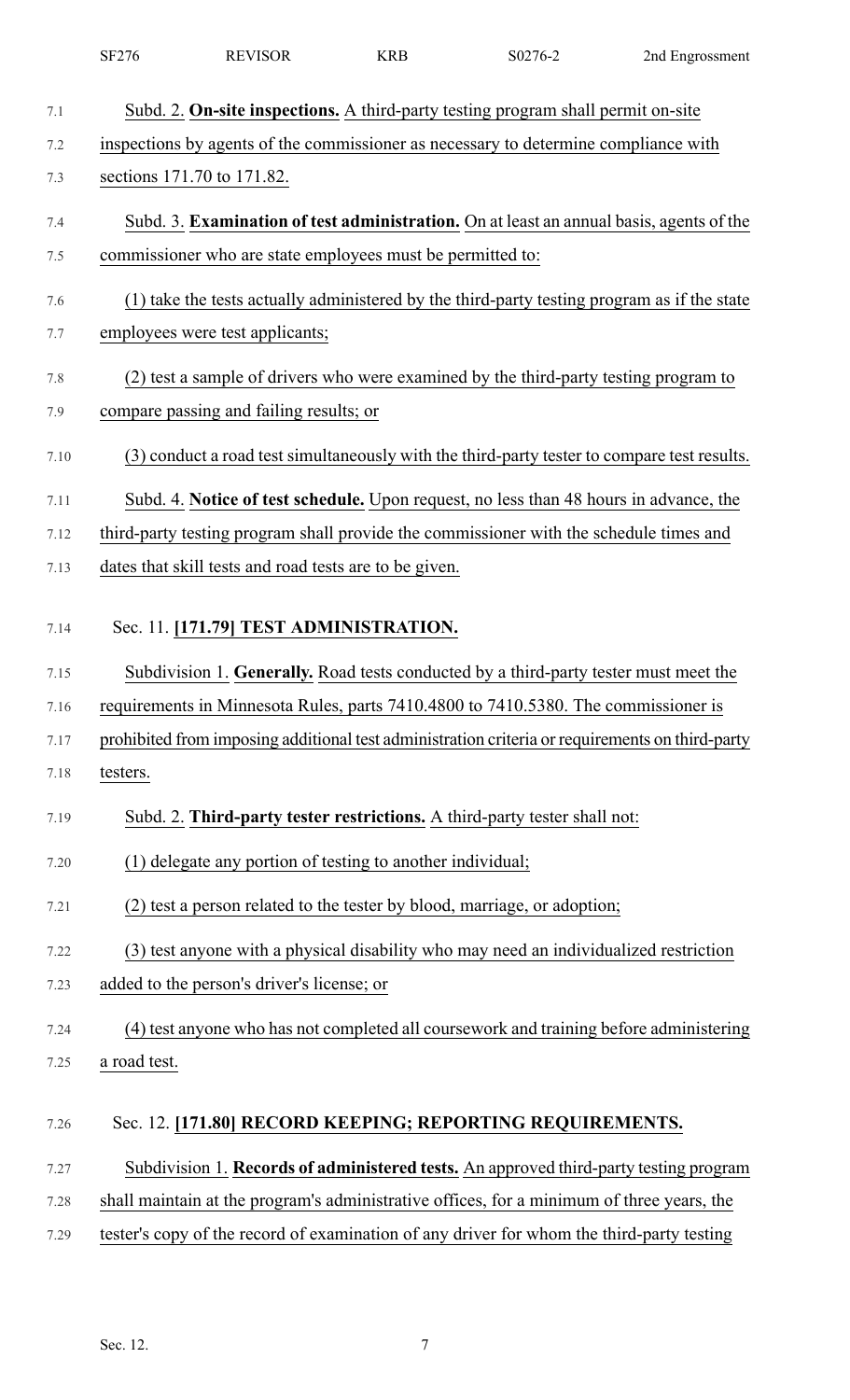|      | SF276                     | <b>REVISOR</b>                                              | <b>KRB</b> | S0276-2                                                                                        | 2nd Engrossment |
|------|---------------------------|-------------------------------------------------------------|------------|------------------------------------------------------------------------------------------------|-----------------|
| 8.1  |                           |                                                             |            | program conducts a test, whether or not the driver passes or fails the test. Each record of    |                 |
| 8.2  | examination must include: |                                                             |            |                                                                                                |                 |
| 8.3  |                           | $(1)$ the full name of the driver;                          |            |                                                                                                |                 |
| 8.4  |                           | (2) the date the driver took the test; and                  |            |                                                                                                |                 |
| 8.5  |                           |                                                             |            | (3) the name and certificate number of the third-party tester conducting the test.             |                 |
| 8.6  |                           |                                                             |            | Subd. 2. Records of third-party testers. The third-party testing program shall maintain,       |                 |
| 8.7  |                           |                                                             |            | at the program's administrative offices, a record of each third-party tester in the employ of  |                 |
| 8.8  |                           |                                                             |            | the third-party testing program at that location. Each record must include:                    |                 |
| 8.9  |                           |                                                             |            | (1) a valid and complete tester certificate indicating the third-party tester has met all      |                 |
| 8.10 | qualifications;           |                                                             |            |                                                                                                |                 |
| 8.11 |                           |                                                             |            | (2) a copy of the third-party tester's current driving record, which must be updated           |                 |
| 8.12 | annually; and             |                                                             |            |                                                                                                |                 |
| 8.13 |                           |                                                             |            | (3) evidence that the third-party tester is an employee of the third-party testing program.    |                 |
| 8.14 |                           |                                                             |            | Subd. 3. Record retention. The third-party testing program shall retain all third-party        |                 |
| 8.15 |                           |                                                             |            | tester records for three years after a third-party tester leaves the employ of the third-party |                 |
| 8.16 | testing program.          |                                                             |            |                                                                                                |                 |
| 8.17 |                           |                                                             |            | Subd. 4. Reporting requirements. The third-party testing program shall report the              |                 |
| 8.18 |                           |                                                             |            | number of road tests administered annually by all third-party testers employed by the          |                 |
| 8.19 |                           |                                                             |            | program. The report must be in writing or in an electronic format approved by the              |                 |
| 8.20 |                           |                                                             |            | commissioner and must be received by the commissioner within 45 days of the end of each        |                 |
| 8.21 | calendar year.            |                                                             |            |                                                                                                |                 |
| 8.22 |                           |                                                             |            | Subd. 5. Data Practices Act. All third-party testing programs and third-party testers are      |                 |
| 8.23 |                           | subject to section 13.05, subdivision 11.                   |            |                                                                                                |                 |
| 8.24 |                           | Sec. 13. [171.81] NOTIFICATION REQUIREMENTS.                |            |                                                                                                |                 |
| 8.25 |                           |                                                             |            | Subdivision 1. In general. The third-party testing program shall ensure that the               |                 |
| 8.26 |                           | commissioner is notified in writing or by electronic means: |            |                                                                                                |                 |
| 8.27 |                           |                                                             |            | (1) 30 days before any change in the third-party testing program's name or address;            |                 |
| 8.28 |                           |                                                             |            | (2) ten days before any change in the third-party tester employed by the third-party           |                 |
| 8.29 | testing program;          |                                                             |            |                                                                                                |                 |
| 8.30 |                           |                                                             |            | (3) within ten days of a change in a third-party tester's driving status;                      |                 |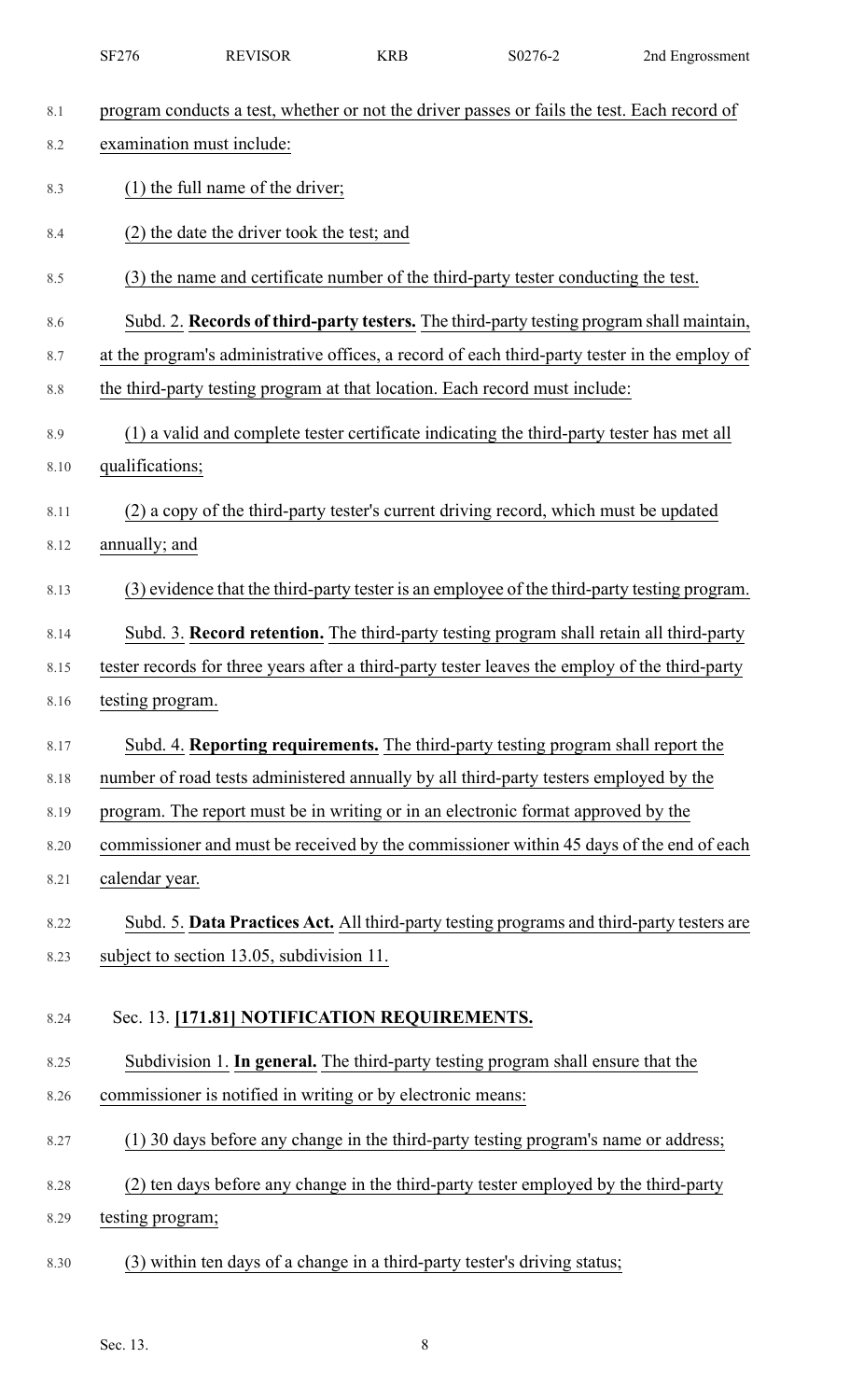|      | <b>SF276</b>            | <b>REVISOR</b>                                                     | <b>KRB</b> | S0276-2                                                                                         | 2nd Engrossment |
|------|-------------------------|--------------------------------------------------------------------|------------|-------------------------------------------------------------------------------------------------|-----------------|
| 9.1  |                         |                                                                    |            | (4) within ten days of the third-party testing program ceasing business operations in           |                 |
| 9.2  | Minnesota; or           |                                                                    |            |                                                                                                 |                 |
| 9.3  |                         | (5) within ten days of a third-party tester:                       |            |                                                                                                 |                 |
|      |                         |                                                                    |            |                                                                                                 |                 |
| 9.4  |                         |                                                                    |            | (i) receiving notice from any state that the tester's driving privileges have been withdrawn;   |                 |
| 9.5  | $\underline{\text{or}}$ |                                                                    |            |                                                                                                 |                 |
| 9.6  |                         |                                                                    |            | (ii) failing to comply with the third-party testing program or third-party tester               |                 |
| 9.7  |                         | requirements in sections 171.70 to 171.82.                         |            |                                                                                                 |                 |
| 9.8  |                         |                                                                    |            | Subd. 2. Test route change. Before changing a test route, a third-party testing program         |                 |
| 9.9  |                         |                                                                    |            | must submit a written request and obtain written approval from the commissioner for any         |                 |
| 9.10 |                         |                                                                    |            | proposed change in the road test route. The request may be submitted by facsimile or            |                 |
| 9.11 | electronic mail.        |                                                                    |            |                                                                                                 |                 |
| 9.12 |                         |                                                                    |            | Subd. 3. Tester change. A third-party tester shall notify the commissioner within ten           |                 |
| 9.13 |                         | days of leaving the employ of a third-party testing program.       |            |                                                                                                 |                 |
|      |                         |                                                                    |            |                                                                                                 |                 |
| 9.14 |                         |                                                                    |            | Sec. 14. [171.82] DENIAL, CANCELLATION, OR SUSPENSION OF PROGRAM                                |                 |
| 9.15 |                         | OR TESTER; APPEAL.                                                 |            |                                                                                                 |                 |
| 9.16 |                         |                                                                    |            | Subdivision 1. Denial. The commissioner may deny an application for a third-party               |                 |
| 9.17 |                         |                                                                    |            | testing program or tester certificate if the applicant does not qualify for approval or         |                 |
| 9.18 |                         |                                                                    |            | certification under sections 171.70 to 171.81. In addition, a misstatement or misrepresentation |                 |
| 9.19 |                         | is grounds for denying a letter of approval or tester certificate. |            |                                                                                                 |                 |
| 9.20 |                         |                                                                    |            | Subd. 2. Cancellation or suspension. The commissioner may cancel the approval of a              |                 |
| 9.21 |                         |                                                                    |            | third-party testing program or third-party tester or may suspend a program or tester for:       |                 |
| 9.22 |                         |                                                                    |            | (1) failure to comply with or satisfy any provision of sections $171.70$ to $171.81$ ;          |                 |
| 9.23 |                         |                                                                    |            | (2) falsification of any records or information relating to the third-party testing program;    |                 |
| 9.24 |                         |                                                                    |            | (3) performance in a manner that compromises the integrity of the third-party testing           |                 |
| 9.25 |                         |                                                                    |            | program. The commissioner must use the same standards of integrity for state-employed           |                 |
| 9.26 |                         | testers and third-party testers; or                                |            |                                                                                                 |                 |
| 9.27 |                         | (4) the withdrawal of a third-party tester's driving privileges.   |            |                                                                                                 |                 |
| 9.28 |                         |                                                                    |            | Subd. 3. Commissioner's discretion. (a) The existence of grounds for cancellation or            |                 |
| 9.29 |                         |                                                                    |            | suspension under subdivision 2 is determined at the sole discretion of the commissioner. If     |                 |
| 9.30 |                         |                                                                    |            | the commissioner determines that grounds for cancellation or suspension exist for failure       |                 |
| 9.31 |                         |                                                                    |            | to comply with or satisfy any requirement in sections 171.70 to 171.81, the commissioner        |                 |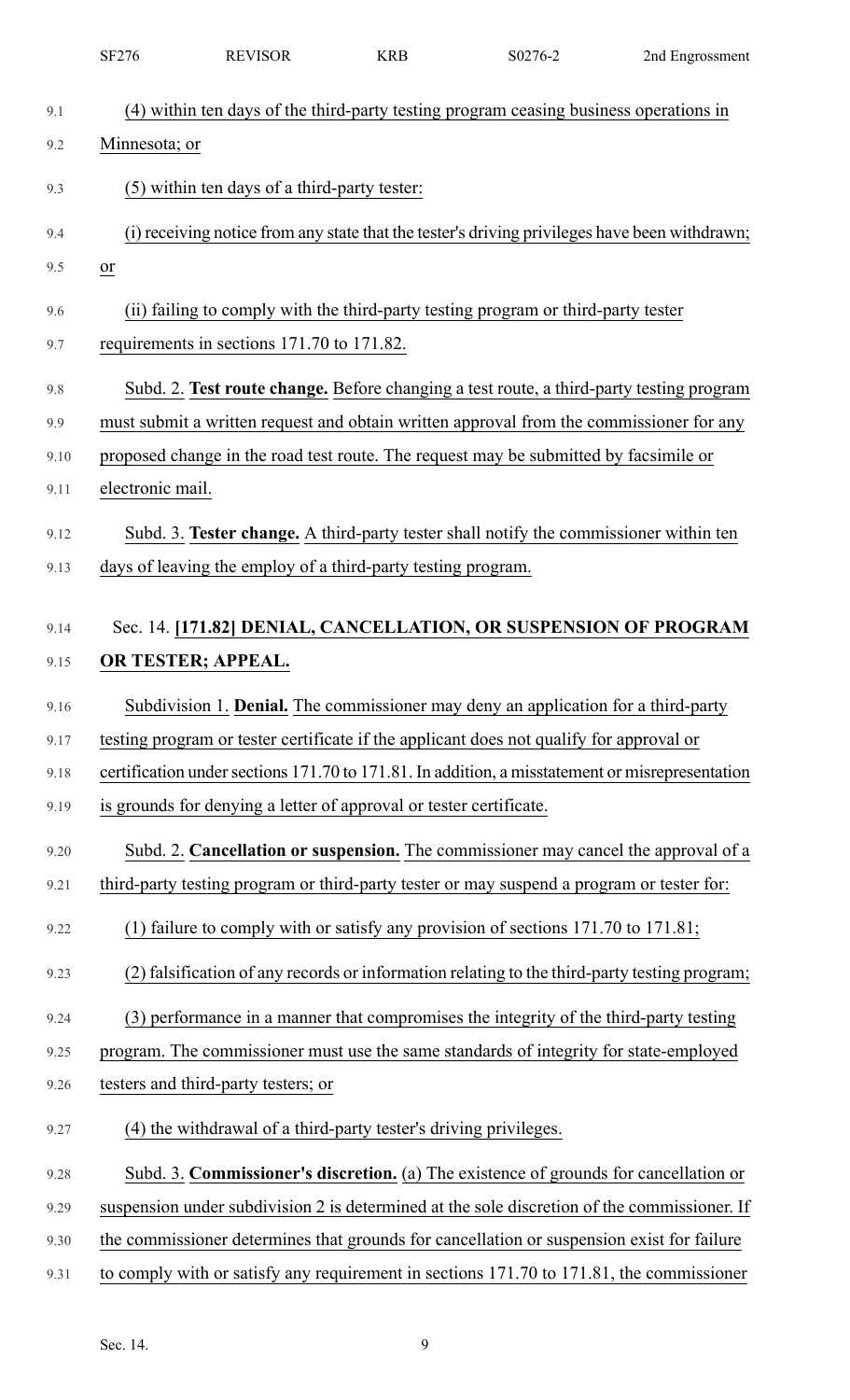|       | <b>SF276</b> | <b>REVISOR</b>                                                  | <b>KRB</b> | S0276-2                                                                                           | 2nd Engrossment |
|-------|--------------|-----------------------------------------------------------------|------------|---------------------------------------------------------------------------------------------------|-----------------|
| 10.1  |              |                                                                 |            | may immediately cancel or suspend the third-party testing program or third-party tester           |                 |
| 10.2  |              | from administering any further tests.                           |            |                                                                                                   |                 |
| 10.3  |              |                                                                 |            | (b) When an application to be a third-party testing program or third-party tester                 |                 |
| 10.4  |              |                                                                 |            | application is denied, or when individual program approval or a tester's certificate is canceled, |                 |
| 10.5  |              |                                                                 |            | a notice must be mailed to the subject indicating the reasons for the denial or cancellation      |                 |
| 10.6  |              |                                                                 |            | and that the third-party testing program or third-party tester may appeal the decision as         |                 |
| 10.7  |              | provided in subdivision 5.                                      |            |                                                                                                   |                 |
| 10.8  |              |                                                                 |            | Subd. 4. Correction order. If an audit by the commissioner identifies a situation that            |                 |
| 10.9  |              |                                                                 |            | needs correction but does not merit suspension or cancellation, the commissioner may issue        |                 |
| 10.10 |              |                                                                 |            | a correction order to a third-party tester or program for 30 days to correct a deficiency before  |                 |
| 10.11 |              |                                                                 |            | the program or tester becomes subject to suspension or cancellation. The notice must include      |                 |
| 10.12 |              |                                                                 |            | the basis for requiring the correction. The notice must notify the individual of the ability to   |                 |
| 10.13 |              |                                                                 |            | appeal the correction order as provided in subdivision 5. The third-party testing program         |                 |
| 10.14 |              |                                                                 |            | or third-party tester is permitted 30 days to correct the deficiency without having to reapply.   |                 |
| 10.15 |              |                                                                 |            | Subd. 5. Notice of denial or cancellation; request for reconsideration and hearing. (a)           |                 |
| 10.16 |              |                                                                 |            | Within 20 calendar days of receiving a notice of cancellation or denial issued pursuant to        |                 |
| 10.17 |              |                                                                 |            | subdivision 3 or correction order issued pursuant to subdivision 4, the third-party testing       |                 |
| 10.18 |              |                                                                 |            | program or third-party tester may submit a request for reconsideration in writing to the          |                 |
| 10.19 |              |                                                                 |            | commissioner. The commissioner shall review the request for reconsideration and issue a           |                 |
| 10.20 |              |                                                                 |            | decision within 30 days of receipt of the request. Upon receipt of the commissioner's decision,   |                 |
| 10.21 |              |                                                                 |            | the affected party may initiate a contested case proceeding under chapter 14.                     |                 |
| 10.22 |              |                                                                 |            | (b) As an alternative to the process in paragraph (a), the affected party may initiate a          |                 |
| 10.23 |              |                                                                 |            | contested case proceeding within 20 calendar days of receiving a notice of cancellation or        |                 |
| 10.24 |              |                                                                 |            | denial issued pursuant to subdivision 3 or a correction order issued pursuant to subdivision      |                 |
| 10.25 | 4.           |                                                                 |            |                                                                                                   |                 |
| 10.26 |              |                                                                 |            | (c) If a correction order issued pursuant to subdivision 4 is contested as provided in            |                 |
| 10.27 |              |                                                                 |            | paragraph (a) or (b), the commissioner must not enforce the correction order until a final        |                 |
| 10.28 |              | decision has been made following the contested case proceeding. |            |                                                                                                   |                 |
| 10.29 |              | Sec. 15. IMPLEMENTATION.                                        |            |                                                                                                   |                 |
| 10.30 |              |                                                                 |            | The commissioner of public safety must implement the requirements of this act with                |                 |
| 10.31 |              |                                                                 |            | existing resources. The commissioner must not hire additional staff to implement the              |                 |
| 10.32 |              |                                                                 |            | requirements of this act or to conduct audits as required by section 171.78.                      |                 |
|       |              |                                                                 |            |                                                                                                   |                 |